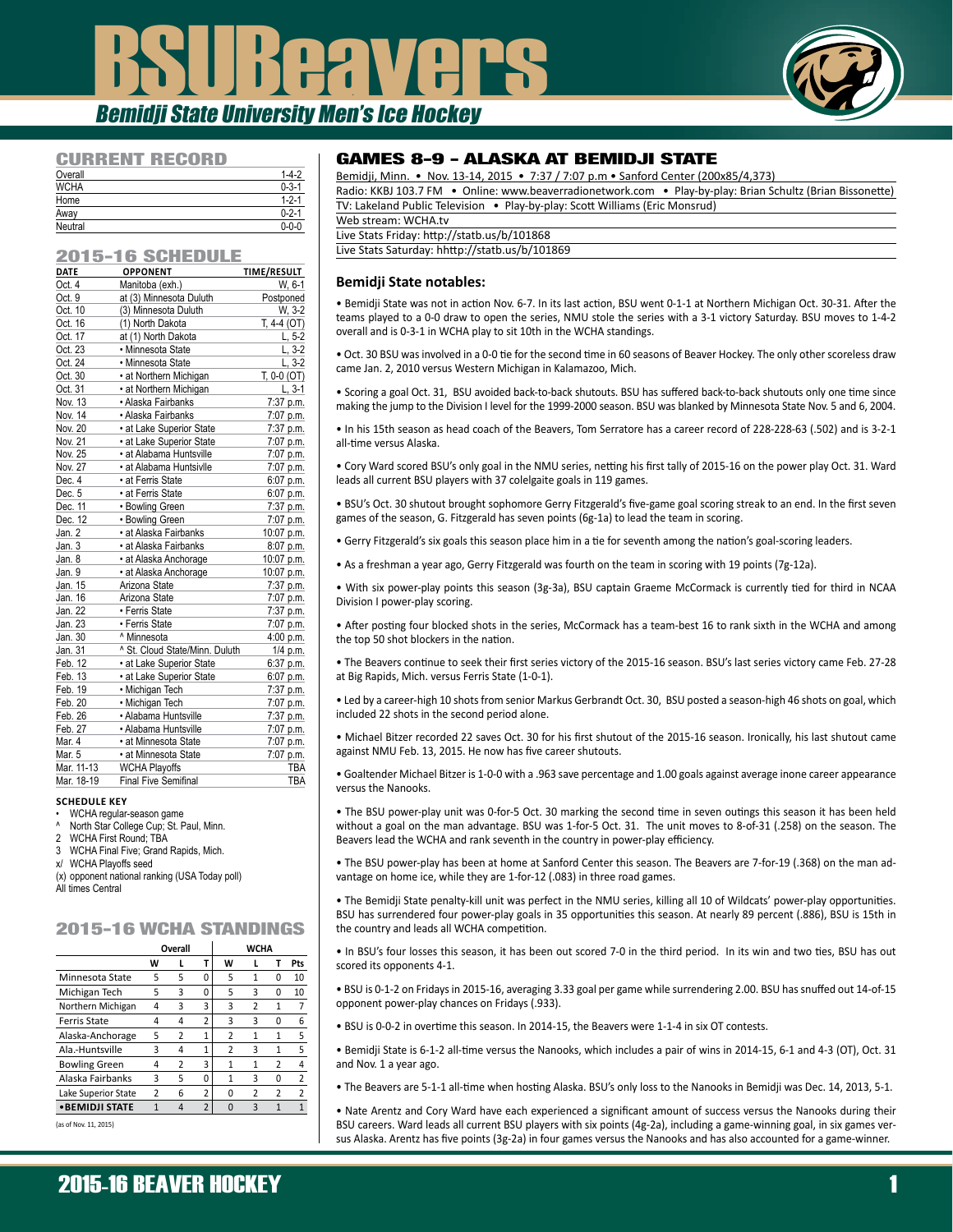

### 2015-16 ALPHABETICAL ROSTER

| No             | Name                    | Pos | Ht       | Wt  | Yr  | S/C          | Hometown (Previous League/Team)                   |
|----------------|-------------------------|-----|----------|-----|-----|--------------|---------------------------------------------------|
| 11             | Nate Arentz             | F   | $6-0$    | 190 | Jr. | L            | Lakeville, Minn. (USHL-Fargo)                     |
| 29             | Justin Baudry           | D   | $5 - 11$ | 184 | Fr. | L            | LaBroquerie, Manitoba (USHL-Fargo)                |
| 14             | Kyle Bauman             | F   | $5 - 10$ | 173 | So. | R            | Apopka, Fla. (NAHL-Wichita Falls)                 |
| 28             | <b>Brett Beauvais</b>   | D   | $5 - 11$ | 184 | So. | L            | Summerside, Prince Edward Island (BCHL-Penticton) |
| $\overline{2}$ | Dan Billett             | D   | $6 - 1$  | 191 | Fr. | R            | Highlands Ranch, Colo. (NAHL-Aberdeen)            |
| 1              | Michael Bitzer          | G   | $5 - 11$ | 205 | So. | L            | Moorhead, Minn. (USHL-Lincoln)                    |
| 6              | Jay Dickman             | F   | $6-6$    | 232 | Fr. | L            | St. Paul, Minn. (NAHL-Austin)                     |
| 20             | <b>Dillon Eichstadt</b> | D   | $6-0$    | 165 | Fr. | L            | Bemidii, Minn. (USHL-Sioux Falls)                 |
| 21             | Gerry Fitzgerald        | F   | $5 - 8$  | 170 | So. | R            | Port Alberni, British Columbia (BCHL-Victoria)    |
| 19             | Leo Fitzgerald          | F   | $5 - 8$  | 175 | So. | L            | Port Alberni, British Columbia (BCHL-Victoria)    |
| 26             | Myles Fitzgerald        | F   | $5-6$    | 155 | So. | R            | Port Alberni, British Columbia (BCHL-Victoria)    |
| 23             | Markus Gerbrandt (A)    | F   | $5 - 10$ | 182 | Sr. | L            | Edmonton, Alberta (AJHL-Fort McMurray)            |
| 18             | <b>Brendan Harms</b>    | F   | $6-0$    | 184 | Jr. | R            | Steinbach, Manitoba (USHL-Fargo)                  |
| 15             | Jordan Heller           | F   | $5 - 11$ | 180 | So. | R            | Bemidji, Minn. (NAHL-Aberdeen)                    |
| 5              | lan Janco               | D   | $6 - 1$  | 180 | Fr. | R            | Bloomington, Minn. (NAHL-Janesville)              |
| 17             | Adam Lovick             | F   | $5 - 11$ | 174 | Fr. | R            | Lino Lakes, Minn. (NAHL-Coulee Region)            |
| 9              | Phillip Marinaccio      | F   | $5 - 10$ | 190 | Jr. | L            | Nobleton, Ontario (BCHL-Nanaimo)                  |
| 12             | Graeme McCormack (C) D  |     | $6 - 1$  | 201 | Sr. | R            | Thunder Bay, Ontario (BCHL-Nanaimo)               |
| 33             | <b>Reid Mimmack</b>     | G   | $6 - 1$  | 213 | Jr. | L            | Brainerd, Minn. (NAHL-Jamestown)                  |
| 22             | Charlie O'Connor        | F   | $6-0$    | 189 | Jr. | R            | Elk Grove Village, Ill. (USHL-Chicago)            |
| 8              | John Parker (A)         | F   | $5 - 10$ | 190 | Sr. | R            | Lake Geneva, Wis. (NCAA-Maine)                    |
| 25             | Ruslan Pedan            | D   | $6 - 1$  | 190 | Jr. | L            | Moscow, Russia (NAHL-Janesville)                  |
| $\overline{7}$ | T.J. Roo                | F   | $5 - 11$ | 185 | Fr. | R            | Champlin, Minn. (USHL-Fargo)                      |
| 16             | Mike Soucier            | F   | $5-9$    | 169 | Fr. | L            | Caledon, Ontario (NAHL-Aberdeen)                  |
| 4              | <b>Carter Struthers</b> | D   | $6-5$    | 218 | Jr. | L            | Weyburn, Saskatchewan (SJHL-Weyburn)              |
| 13             | Cory Ward               | F   | $5 - 11$ | 206 | Sr. | $\mathsf{R}$ | Las Vegas, Nev. (NAHL-Aberdeen)                   |
| 35             | <b>Jesse Wilkins</b>    | G   | $6 - 2$  | 189 | So. | L            | Calgary, Alberta (SJHL-Melfort)                   |

| <b>HEAD COACH:</b>                | Tom Serratore        | 15th Year Bemidji State '87 (227-224-61) |
|-----------------------------------|----------------------|------------------------------------------|
| <b>ASSISTANT COACH:</b>           | Ted Belisle          | 11th Year/Bemidji State '01              |
| <b>ASSISTANT COACH:</b>           | <b>Travis Winter</b> | Second Year/Bemidii State '09            |
| <b>VOLUNTEER ASSISTANT COACH:</b> | James LaCour         | First Year/ Salem State '11              |

### PRONUNCIATION GUIDE

| <b>PLAYERS</b>        |                    | <b>PLAYERS</b>          |                      |
|-----------------------|--------------------|-------------------------|----------------------|
| Nate ARENTZ           | <b>AHRNTZ</b>      | <b>GRAEME MCCORMACK</b> | GRAY-em mac-CORE-mac |
| Justin BAUDRY         | BOH-dree           | <b>RUSLAN PEDAN</b>     | ROO-slan PED-an      |
| Kyle BAUMAN           | BAHW-man           | <b>REID MIMMACK</b>     | <b>REED MIHM-mak</b> |
| <b>Brett BEAUVAIS</b> | BOH-vay            | Mike SOUCIER            | soo-SEE-ay           |
| Dillon EICHSTADT      | EYEK-stadt         |                         |                      |
| Markus GERBRANDT      | GER-brant          | <b>COACHING STAFF</b>   |                      |
| <b>JAN JANCO</b>      | EE-an JAN-coh      | <b>Tom SERRATORE</b>    | ser-ah-TOR-ee        |
| Phillip MARINACCIO    | mare-ah-NACH-ee-oh | Ted BELISLE             | bell-EYE-el          |
|                       |                    |                         |                      |

|--|

|        | <u>NUMERICAL</u><br><u>KUSIEK</u> |     |         |
|--------|-----------------------------------|-----|---------|
| No     | Name                              | Pos | Yr      |
| 1      | Michael Bitzer                    | G   | So.     |
| 2      | Dan Billett                       | D   | Fr.     |
| 4      | <b>Carter Struthers</b>           | D   | Jr.     |
| 5      | lan Janco                         | D   | Fr.     |
| 6      | Jay Dickman                       | F   | Fr.     |
| 7      | T.J. Roo                          | F   | Fr.     |
| 8      | John Parker (A)                   | F   | Sr.     |
| 9      | Phillip Marinaccio                | F   | Jr.     |
| 11     | Nate Arentz                       | F   | Jr.     |
| 12     | Graeme McCormack (C)              | D   | Sr.     |
| 13     | Cory Ward                         | F   | Sr.     |
| 14     | Kyle Bauman                       | F   | So.     |
| 15     | Jordan Heller                     | F   | So.     |
| 16     | Mike Soucier                      | F   | Fr.     |
| 17     | Adam Lovick                       | F   | Fr.     |
| 18     | <b>Brendan Harms</b>              | F   | Jr.     |
| 19     | Leo Fitzgerald                    | F   | So.     |
| 20     | Dillon Eichstadt                  | D   | Fr.     |
| 21     | Gerry Fitzgerald                  | F   | So.     |
| 22     | Charlie O'Connor                  | F   | Jr.     |
| 23     | Markus Gerbrandt (A)              | F   | Sr.     |
| 25     | Ruslan Pedan                      | D   | Jr.     |
| 26     | Myles Fitzgerald                  | F   | So.     |
| 28     | <b>Brett Beauvais</b>             | D   | So.     |
| 29     | Justin Baudry                     | D   | Fr.     |
| 33     | <b>Reid Mimmack</b>               | G   | Jr.     |
| 35     | <b>Jesse Wilkins</b>              | G   | So.     |
|        | <b>RETIRED NUMBERS</b>            |     |         |
|        |                                   |     |         |
| 10     | Bryan Grand                       | F   | 1967-70 |
| 24     | Joel Otto                         | F   | 1980-84 |
|        | GEOGRAPHICAL BREAKDOWN            |     |         |
|        | <b>United States</b>              |     | 14      |
|        | Colorado                          |     | 1       |
|        | Florida                           |     | 1       |
|        | Illinois                          |     | 1       |
|        | Minnesota                         |     | 9       |
|        | Nevada                            |     | 1       |
|        | Wisconsin                         |     | 1       |
|        |                                   |     |         |
| Canada |                                   |     | 12      |
|        | Alberta                           |     | 2       |
|        | British Columbia                  |     | 3       |
|        | Manitoba                          |     | 2       |
|        | Ontario                           |     | 3       |
|        | Prince Edward Island              |     | 1       |
|        | Saskatchewan                      |     | 1       |
|        |                                   |     |         |
| Russia |                                   |     | 1       |
|        |                                   |     |         |
|        | <b>CLASS BREAKDOWN</b>            |     |         |
|        | Upperclassmen                     |     | 11      |
|        | Seniors                           |     | 4       |
|        | Juniors                           |     | 7       |
|        | Underclassmen                     |     | 16      |
|        | Sophomores                        |     | 8       |
|        | Freshmen                          |     | 8       |
|        |                                   |     |         |
|        | POSITION BREAKDOWN                |     |         |
|        | <b>Forwards</b>                   |     | 16      |
|        | Seniors                           |     | 2       |
|        | Juniors                           |     | 5       |
|        | Sophomores                        |     | 5       |
|        | Freshmen                          |     | 4       |
|        |                                   |     |         |
|        | Defensemen                        |     | 8       |
|        | Seniors                           |     | 1       |
|        | Juniors                           |     | 2       |
|        | Sophomores                        |     | 1       |
|        | Freshmen                          |     | 4       |
|        | Goaltenders                       |     | з       |
|        | Seniors                           |     | 0       |
|        | Juniors                           |     | 1       |
|        | Sophomores                        |     | 2       |
|        | Freshmen                          |     | 0       |
|        |                                   |     |         |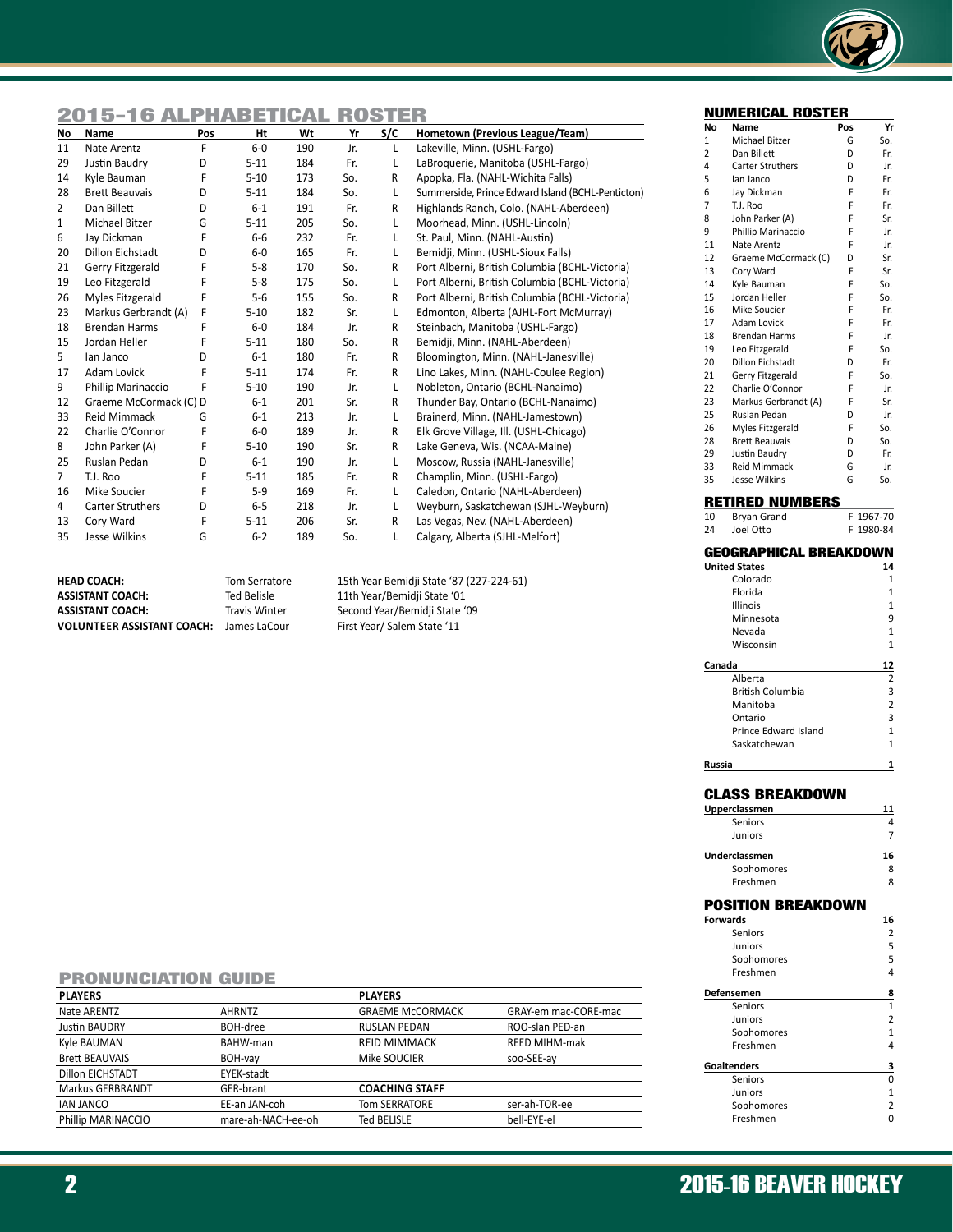

### 2015-16 POLL HISTORY

### **USAToday / USA Hockey Magazine Top 15**

|               | Pts | Rk | P15 | 15-16 | All |
|---------------|-----|----|-----|-------|-----|
| Preseason     |     |    |     | 0     | 55  |
| Oct. 5, 2015  |     |    |     |       |     |
| Oct. 12, 2015 |     |    |     |       |     |
| Oct. 19, 2015 |     |    |     |       |     |
| Oct. 26, 2015 |     |    |     |       |     |
| Nov. 2, 2015  |     |    |     |       |     |
| Nov. 9, 2015  |     |    |     |       |     |
| Nov. 16, 2015 |     |    |     |       |     |
| Nov. 23, 2015 |     |    |     |       |     |
| Nov. 30, 2015 |     |    |     |       |     |
| Dec. 7, 2015  |     |    |     |       |     |
| Dec. 14, 2015 |     |    |     |       |     |
| Dec. 21, 2015 |     |    |     |       |     |
| Jan. 4, 2016  |     |    |     |       |     |
| Jan. 11, 2016 |     |    |     |       |     |
| Jan. 18, 2016 |     |    |     |       |     |
| Jan. 25, 2016 |     |    |     |       |     |
| Feb. 1, 2016  |     |    |     |       |     |
| Feb. 8, 2016  |     |    |     |       |     |
| Feb. 15, 2016 |     |    |     |       |     |
| Feb. 22, 2016 |     |    |     |       |     |
| Feb. 29, 2016 |     |    |     |       |     |
| Mar. 7, 2016  |     |    |     |       |     |
| Mar. 14, 2016 |     |    |     |       |     |
| Mar. 21, 2016 |     |    |     |       |     |
| Mar. 28, 2016 |     |    |     |       |     |
| April 4, 2016 |     |    |     |       |     |

### **U.S. College Hockey Online Top 20**

|                                                                                                                                                                                                                           | Pts | Rk   | P20 | 15-16        | All |
|---------------------------------------------------------------------------------------------------------------------------------------------------------------------------------------------------------------------------|-----|------|-----|--------------|-----|
| Preseason                                                                                                                                                                                                                 | 4   | (31) | 125 | $\mathbf{1}$ | 131 |
| Oct. 12, 2015                                                                                                                                                                                                             | 60  | (22) | 68  | 2(2)         | 132 |
| Oct. 19, 2015                                                                                                                                                                                                             | 59  | (21) | 11  | 3(3)         | 133 |
| Oct. 26, 2015                                                                                                                                                                                                             |     |      |     |              |     |
| Nov. 2, 2015                                                                                                                                                                                                              |     |      |     |              |     |
| Nov. 9, 2015                                                                                                                                                                                                              |     |      |     |              |     |
| Nov. 16, 2015                                                                                                                                                                                                             |     |      |     |              |     |
| Nov. 23, 2015                                                                                                                                                                                                             |     |      |     |              |     |
| Nov. 30, 2015                                                                                                                                                                                                             |     |      |     |              |     |
| Dec. 7, 2015                                                                                                                                                                                                              |     |      |     |              |     |
| Dec. 14, 2015                                                                                                                                                                                                             |     |      |     |              |     |
| Dec. 21, 2015                                                                                                                                                                                                             |     |      |     |              |     |
| Jan. 4, 2016                                                                                                                                                                                                              |     |      |     |              |     |
| Jan. 11, 2016                                                                                                                                                                                                             |     |      |     |              |     |
| Jan. 18, 2016                                                                                                                                                                                                             |     |      |     |              |     |
| Jan. 25, 2016                                                                                                                                                                                                             |     |      |     |              |     |
| Feb. 1, 2016                                                                                                                                                                                                              |     |      |     |              |     |
| Feb. 8, 2016                                                                                                                                                                                                              |     |      |     |              |     |
| Feb. 15, 2016                                                                                                                                                                                                             |     |      |     |              |     |
| Feb. 22, 2016                                                                                                                                                                                                             |     |      |     |              |     |
| Feb. 29, 2016                                                                                                                                                                                                             |     |      |     |              |     |
| Mar. 7, 2016                                                                                                                                                                                                              |     |      |     |              |     |
| Mar. 14, 2016                                                                                                                                                                                                             |     |      |     |              |     |
| Mar. 21, 2016                                                                                                                                                                                                             |     |      |     |              |     |
| Mar. 28, 2016                                                                                                                                                                                                             |     |      |     |              |     |
| April 4, 2016                                                                                                                                                                                                             |     |      |     |              |     |
| key:<br>Pts - points received in poll<br>Rk - rank or (rank if poll were extended)<br>P20 - points out of Top 15/20<br>15-16 - weeks in poll in 2015-16 / (x) consec. weeks<br>All-weeks receiving votes in poll all-time |     |      |     |              |     |

#### **Poll Superlatives USCHO**

| -----                        |               |
|------------------------------|---------------|
| Weeks in poll (2015-16)      |               |
| Weeks in the poll (all-time) | 133           |
| Weeks ranked (2015-16)       | Ω             |
| Weeks ranked (all-time)      | 34            |
| Highest ranking              | 4 (12/7/09)   |
| Most points                  | 843 (12/7/09) |
|                              |               |

### **USAToday/USA Hockey**

| Weeks in poll (2015-16)      | Ω                      |
|------------------------------|------------------------|
| Weeks in the poll (all-time) | 55                     |
| Weeks ranked (2015-16)       | Ω                      |
| Weeks ranked (all-time)      | 28                     |
| Highest ranking              | 4 (11/30/09 & 12/7/09) |
| Most points                  | 389 (12/7/09)          |

### MULTI-POINT GAMES

| Player                | 12-13    | 13-14          | $14 - 15$      | 15-16          | Career                  |
|-----------------------|----------|----------------|----------------|----------------|-------------------------|
| Nate Arentz           |          | 1              | 4              | 0              | 5                       |
| Justin Baudry         |          |                |                | 1              | $\mathbf{1}$            |
| Kyle Bauman           |          |                | 5              | 1              | 6                       |
| <b>Brett Beauvais</b> |          |                | $\Omega$       | $\Omega$       | 0                       |
| Dan Billett           |          |                |                | 0              | 0                       |
| Jay Dickman           |          |                |                | $\Omega$       | 0                       |
| Dillon Eichstadt      |          |                |                | 0              | 0                       |
| Gerry Fitzgerald      |          |                | $\overline{2}$ | $\overline{2}$ | 4                       |
| Leo Fitzgerald        |          |                |                | O              | $\mathbf{1}$            |
| Myles Fitzgerald      |          |                | $\Omega$       | $\Omega$       | 0                       |
| Markus Gerbrandt      | $\Omega$ | 6              | 2              | 1              | 9                       |
| Brendan Harms         |          | 4              | $\mathfrak{p}$ | 1              | 7                       |
| Jordan Heller         |          |                | 0              | $\Omega$       | 0                       |
| lan Janco             |          |                |                | $\Omega$       | 0                       |
| Adam Lovick           |          |                |                | $\Omega$       | 0                       |
| Phillip Marinaccio    | -        | 1              | 0              | 0              | $\mathbf 1$             |
| Graeme McCormack      | 0        | $\overline{2}$ | 1              | 1              | 4                       |
| Charlie O'Connor      |          | 0              | 3              | 0              | 3                       |
| John Parker           |          | $\Omega$       | 3              | $\Omega$       | $\overline{\mathbf{3}}$ |
| Ruslan Pedan          |          | $\Omega$       | $\mathbf{1}$   | 0              | $\mathbf{1}$            |
| T.J. Roo              |          |                |                | 0              | 0                       |
| Mike Soucier          |          |                |                | 0              | 0                       |
| Carter Struthers      | Ĭ.       | 0              | 0              | 0              | 0                       |
| Cory Ward             | 2        | 5              | $\overline{2}$ | 1              | 10                      |
|                       |          |                |                |                |                         |

### MULTI-GOAL GAMES

| Player                | 12-13          | 13-14          | 14-15          | 15-16        | Career                  |
|-----------------------|----------------|----------------|----------------|--------------|-------------------------|
| Nate Arentz           |                | 0              |                | 0            | 1                       |
| Justin Baudry         |                |                | $\Omega$       | $\Omega$     | 0                       |
| Kyle Bauman           |                |                | $\overline{2}$ | 0            | $\overline{\mathbf{c}}$ |
| <b>Brett Beauvais</b> |                |                | 0              | 0            | 0                       |
| Dan Billett           |                |                | $\Omega$       | $\Omega$     | 0                       |
| Jay Dickman           |                |                | $\Omega$       | 0            | 0                       |
| Dillon Eichstadt      |                |                | 0              | 0            | 0                       |
| Gerry Fitzgerald      |                |                | $\Omega$       | $\mathbf{1}$ | $\mathbf 1$             |
| Leo Fitzgerald        |                |                | 0              | $\Omega$     | 0                       |
| Myles Fitzgerald      |                |                | 0              | $\Omega$     | 0                       |
| Markus Gerbrandt      | 0              | 2              | 1              | 0            | 3                       |
| <b>Brendan Harms</b>  |                | $\mathbf{1}$   | $\mathbf{1}$   | 0            | $\overline{2}$          |
| Jordan Heller         |                |                | $\Omega$       | 0            | 0                       |
| lan Janco             |                |                | $\Omega$       | 0            | 0                       |
| Adam Lovick           |                |                | 0              | 0            | 0                       |
| Phillip Marinaccio    |                | 1              | $\Omega$       | $\Omega$     | 1                       |
| Graeme McCormack      | 0              | 0              | 0              | $\mathbf{1}$ | $\mathbf{1}$            |
| Charlie O'Connor      |                | 0              | 1              | 0            | $\overline{1}$          |
| John Parker           |                | $\Omega$       |                | $\Omega$     | 1                       |
| Ruslan Pedan          |                | 0              | 1              | 0            | $\mathbf{1}$            |
| T.J. Roo              |                |                | $\Omega$       | 0            | 0                       |
| Mike Soucier          |                |                | $\Omega$       | 0            | 0                       |
| Carter Struthers      |                | 0              | $\Omega$       | 0            | 0                       |
| Cory Ward             | $\overline{1}$ | $\overline{2}$ | $\Omega$       | 0            | 3                       |

### MULTI-ASSIST GAMES

| Player                  | $12 - 13$ | 13-14          | 14-15    | 15-16        | Career         |
|-------------------------|-----------|----------------|----------|--------------|----------------|
| Nate Arentz             |           | 2              | 0        | 0            | 2              |
| Justin Baudry           |           |                |          | 1            | $\overline{1}$ |
| Kyle Bauman             |           |                | 2        | $\Omega$     | $\overline{2}$ |
| <b>Brett Beauvais</b>   |           |                | $\Omega$ | $\Omega$     | 0              |
| Dan Billett             |           |                |          | $\Omega$     | 0              |
| Jay Dickman             |           |                |          | $\Omega$     | 0              |
| <b>Dillon Eichstadt</b> |           |                |          | $\Omega$     | 0              |
| Gerry Fitzgerald        |           |                | 1        | $\Omega$     | $\overline{1}$ |
| Leo Fitzgerald          |           |                | 0        | $\Omega$     | 0              |
| Myles Fitzgerald        |           |                | $\Omega$ | $\Omega$     | 0              |
| Markus Gerbrandt        | U         | 1              | 0        | $\mathbf{1}$ | 2              |
| <b>Brendan Harms</b>    |           | U              | $\Omega$ | 1            | $\overline{1}$ |
| Jordan Heller           |           |                | 0        | 0            | 0              |
| lan Janco               |           |                |          | 0            | 0              |
| Adam Lovick             |           |                |          | 0            | 0              |
| Phillip Marinaccio      |           | 0              | 0        | 0            | 0              |
| Graeme McCormack        | 0         |                | 0        | 0            | 2              |
| Charlie O'Connor        |           | ŋ              | ŋ        | 0            | 0              |
| John Parker             |           | $\Omega$       | 1        | 0            | $\overline{1}$ |
| Ruslan Pedan            |           | U              | 0        | 0            | 0              |
| T.J. Roo                |           |                |          | 0            | 0              |
| Mike Soucier            |           |                |          | 0            | 0              |
| <b>Carter Struthers</b> |           | ŋ              | ŋ        | O            | 0              |
| Cory Ward               | $\Omega$  | $\overline{2}$ | 1        | $\mathbf{1}$ | 4              |

### GENERAL STATS

### BSU'S RECORD WHEN... **2015-16 Division I era BSU plays at...** Home 1-2-1 135-94-34 Away 0-2-1 92-170-32 Neutral Site 0-0-0 20-14-2 **Intermissions** BSU leads at first 0-0-0 131-49-21<br>
BSU trails at first 0-1-1 34-137-20 BSU trails at first Game tied at first 1-3-1 79-87-26 BSU leads at second 0-0-0 195-18-21 BSU trails at second 0-2-1 17-192-22 Game tied at second 1-2-1 37-61-25 In overtime 0-0-2 24-27-67 **Games decided... Ties** 68 By one goal 23-98 By two goals 68-59 By three or more goals  $0-1$   $104-115$ **Shots on Goal** BSU leads 1-1-1 150-85-29 BSU trails 0-2-1 81-176-37 Shots even 0-1-0 0-1-0 12-11-3 **Game's First Goal** BSU scores first 0-4-0 179-96-33<br>
Opponent scores first 1-0-1 65-171-34 Opponent scores first **Shots on Goal** BSU < 20 23-40-4 BSU 20-29 0-3-1 100-145-31 85U 30-39 1-1-0 85-76-23<br>8SU 40-49 0-0-1 30-14-11 BSU 40-49 BSU 50+ 0-0-0 4-2-1 Opponent < 20 0-0-0 37-13-2 Opponent 20-29 Opponent 30-39 1-1-1 59-102-32<br>Opponent 40-49 0-0-0 14-41-9 Opponent 40-49 0-0-0 14-41-9<br>Opponent 50+ 0-0-0 0-9-0 0-9-0 Opponent 50+ **Scoring** Shutouts 0-0-1 42-29-2<br>BSU scores one goal 0-1-0 5-78-13 BSU scores one goal BSU scores two goals 0-3-0 35-92-27 BSU scores three goals 1-0-0 58-55-16 BSU scores four goals 0-0-1 52-16-6 BSU scores five-plus goals 0-0-0 93-4-4 Opponent scores one goal 0-0-0 89-4-13<br>
Opponent scores two goals<br>
1-0-0 64-25-26 Opponent scores two goals 1-0-0 64-25-26 Opponent scores three goals 0-3-0 26-61-16 Opponent scores four goals 0-0-1 13-65-6 Opponent scores five-plus goals 0-1-0 7-112-4 **Penalties**  $\begin{array}{r@{\hspace{1em}}c@{\hspace{1em}}c@{\hspace{1em}}c@{\hspace{1em}}c@{\hspace{1em}}c@{\hspace{1em}}c@{\hspace{1em}}c@{\hspace{1em}}c@{\hspace{1em}}c@{\hspace{1em}}c@{\hspace{1em}}c@{\hspace{1em}}c@{\hspace{1em}}c@{\hspace{1em}}c@{\hspace{1em}}c@{\hspace{1em}}c@{\hspace{1em}}c@{\hspace{1em}}c@{\hspace{1em}}c@{\hspace{1em}}c@{\hspace{1em}}c@{\hspace{1em}}c@{\hspace{1em}}c@{\hspace{1em$ Penalties even 1-0-1 94-94-21<br>
Penalties even 0-2-1 42-44-12 Penalties even **Goals** Power Play 8 488 Short-Handed 64 Unassisted 1 72 **BSU plays in...** October 1-4-2 28-47-12 November 0-0-0 52-55-11<br>December 0-0-0 36-42-13 December January 0-0-0 52-43-10 February 0-0-0 49-52-16<br>
March 0-0-0 31-34-4 31-34-4 April 0-0-0 0-1-0 **Record against...** ECAC 0-0-0 2-6-5 Hockey East 0-0-0 4-7-0 MAAC/Atlantic Hockey 0-0-0 9-3-2<br>WCHA (includes WCHA Postseason) 0-3-1 69-149-28 WCHA (includes WCHA Postseason) NCHC 1-1-1 4-5-3 B1G 0-0-0 1-4-0 \* includes WCHA Postseason games

## 2015-16 BEAVER HOCKEY 3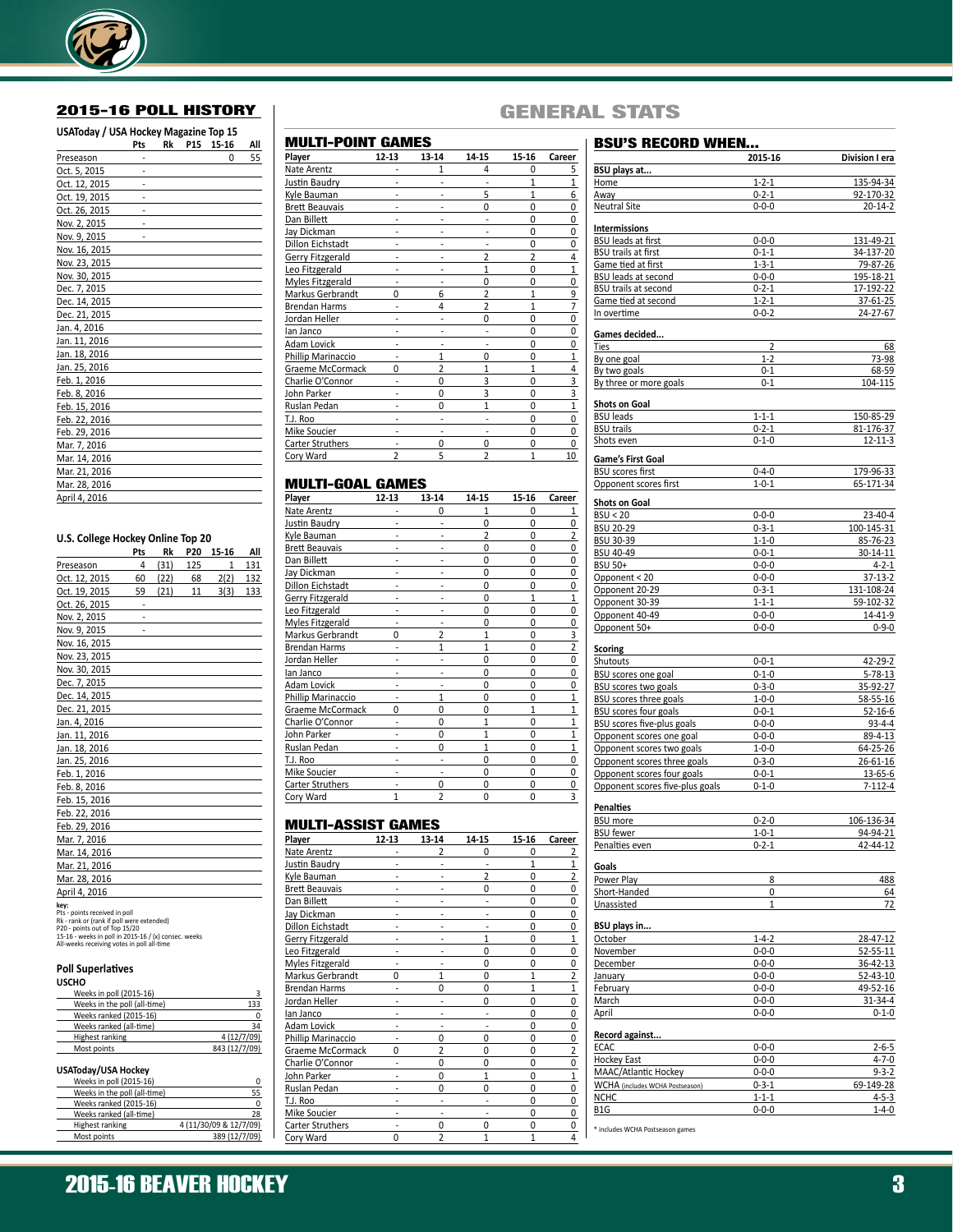

## BEMIDJI STATE - ALASKA ALL-TIME SERIES RESULTS

### QUICKLY

| Series:        | Bemidii State leads series, 6-2-1  |
|----------------|------------------------------------|
| Last win:      | 4-3 (OT); Nov. 1, 2014 in Bemidji  |
| Last loss:     | 3-0; Jan. 24, 2014 in Fairbanks    |
| Last tie:      | 3-3 (OT); Dec. 13, 2013 in Bemidji |
| ▶In Bemidji:   | Bemidji State leads, 5-1-1         |
| Last win:      | 4-3 (OT); Nov. 1, 2014             |
| Last loss:     | 5-1; Dec. 14, 2013                 |
| Last tie:      | 3-3 (OT); Dec. 13, 2013            |
| ▶In Fairbanks: | Series tied 1-1-0                  |
| Last win:      | 4-0; Jan. 25, 2014                 |
| Last loss:     | 3-0; Jan. 24, 2014                 |
| Last tie:      |                                    |
| Neutral:       | None                               |
| Last win:      |                                    |
| Last loss:     |                                    |
| Last tie:      |                                    |
|                |                                    |

| First meeting:         | Jan. 3, 1982 (W, 12-0)     |
|------------------------|----------------------------|
| Last meeting:          | Nov. 1, 2014 (W, 4-3 (OT)) |
| Shutouts:              | $3(2-1-0)$                 |
| <b>Overtime Games:</b> | $2(1-0-1)$                 |
| Last Overtime game:    | Nov. 1, 2014 (4-3 (OT))    |

### LARGEST DECIDING MARGIN...

| $\blacktriangleright$ of Victory: | 12 (W, 12-0); Jan. 3, 1982 |
|-----------------------------------|----------------------------|
| at home:                          | 12 (W, 12-0); Jan. 3, 1982 |
| away:                             | 4 (W, 4-0); Jan. 25, 2014  |
| ▶ of Defeat:                      | 4 (L, 5-1); Dec. 14, 2013  |
| at home:                          | 4 (L, 5-1); Dec. 14, 2013  |
| away:                             | 3 (L, 3-0); Jan. 24, 2014  |
|                                   |                            |

| <b>SCORING SUPERLATIVES</b> |                                     |                            |
|-----------------------------|-------------------------------------|----------------------------|
| All-Time Score              | Total                               | Per Game                   |
| Total                       | 43-23                               | 4.78-2.56                  |
| in Bemidji                  | $39 - 20$                           | 5.57-2.86                  |
| in Fairbanks                | $4 - 3$                             | 2.00-1.50                  |
| Most Goals                  |                                     |                            |
| $$ for                      |                                     | 12 (W, 12-0); Jan. 3, 1982 |
| against                     | 6 (W, 9-6); March 10, 1984          |                            |
| $$ both                     | 15 (W, 9-6); March 10, 1984         |                            |
| Fewest Goals                |                                     |                            |
| $$ for                      |                                     | 0 (L, 3-0); Jan. 24, 2014  |
| against                     | 0, 2x, Last (W, 4-0); Jan. 25, 2014 |                            |
| both                        |                                     | 3 (L, 3-0); Jan. 24, 2014  |

### **STREAKS**

| Current:                | <b>Three wins</b>           |
|-------------------------|-----------------------------|
| streak:                 | W, W, W                     |
| streak began:           | Jan. 25, 2014 (W, 4-0)      |
| streak ended:           | active                      |
| Longest Winning Streak: | three                       |
| streak began:           | Jan. 3, 1982 (W, 12-0)      |
| streak ended:           | Dec. 13, 2013 (T, 3-3 (OT)) |
| Longest Losing Streak:  | Two                         |
| streak began:           | Dec. 14, 2013 (L, 5-1)      |
| streak ended:           | Jan. 25, 2014 (W, 4-0)      |
|                         |                             |

| <b>CAREER VS ALASKA</b>     |                          |                |                |              |                |            |    |          |       |              |              |              |              |             |              |  |
|-----------------------------|--------------------------|----------------|----------------|--------------|----------------|------------|----|----------|-------|--------------|--------------|--------------|--------------|-------------|--------------|--|
| Name                        | GP                       | G              | Α              | Pts          | Sh             | Sh%        |    | PIM      | $+/-$ | PP           |              | <b>SH</b>    | GW           |             |              |  |
| Nate Arentz                 | 4                        | 3              | $\overline{2}$ | 5            | 10             | .500       |    | $0-0$    | $+6$  | 0            |              | 0            | 1            |             |              |  |
| Justin Baudry               | Ξ                        |                |                |              |                |            |    |          |       |              |              |              |              |             |              |  |
| Kyle Bauman                 | ٠                        |                |                |              |                |            |    |          |       |              |              |              |              |             |              |  |
| <b>Brett Beauvais</b>       | $\overline{2}$           | 0              | 0              | 0            | 3              | .000       |    | $0-0$    | E     | 0            |              | 0            | 0            |             |              |  |
| Dan Billett                 | $\overline{a}$           |                |                |              |                |            |    |          |       |              |              |              |              |             |              |  |
| Jay Dickman                 | $\blacksquare$           |                |                |              |                |            |    |          |       |              |              |              |              |             |              |  |
| <b>Dillon Eichstadt</b>     |                          |                |                |              |                |            |    |          |       |              |              |              |              |             |              |  |
| Gerry Fitzgerald            | $\overline{2}$           | 0              | $\mathbf{0}$   | $\mathbf{0}$ | 3              | .000       |    | $1 - 2$  | E     | 0            |              | 0            | 0            |             |              |  |
| Leo Fitzgerald              | $\mathbf{1}$             | $\Omega$       | $\mathbf{0}$   | $\Omega$     | $\mathbf{1}$   | .000       |    | $1 - 2$  | E     | $\mathbf{0}$ |              | $\mathbf{0}$ | 0            |             |              |  |
| Myles Fitzgerald            | $\overline{2}$           | 1              | 0              | 1            | 1              | 1.00       |    | $1 - 2$  | $+1$  | $\Omega$     |              | 0            | 0            |             |              |  |
| Markus Gerbrandt            | 6                        | $\mathbf{1}$   | 3              | 4            | $\overline{7}$ | .333       |    | $2 - 7$  | $+3$  | $\Omega$     |              | 0            | 0            |             |              |  |
| <b>Brendan Harms</b>        | 6                        | $\mathbf{1}$   | 3              | 4            | 9              | .000       |    | $2 - 4$  | E     | 0            |              | 0            | 0            |             |              |  |
| Jordan Heller               |                          |                |                |              |                |            |    |          |       |              |              |              |              |             |              |  |
| lan Janco                   | ٠                        |                |                |              |                |            |    |          |       |              |              |              |              |             |              |  |
| Adam Lovick                 |                          |                |                |              |                |            |    |          |       |              |              |              |              |             |              |  |
| <b>Phil Marinaccio</b>      | 6                        | 2              | $\overline{2}$ | 4            | 6              | .500       |    | $3 - 17$ | $+3$  | $\mathbf{1}$ |              | 0            | 0            |             |              |  |
| Graeme McCormack            | 6                        | 0              | 3              | 3            | 4              | .000       |    | $1 - 2$  | $+4$  | $\Omega$     |              | 0            | 0            |             |              |  |
| Charlie O'Connor            | 4                        | 2              | $\mathbf{1}$   | 3            | 6              | .000       |    | $2 - 4$  | $+2$  | $\Omega$     |              | 1            | 0            |             |              |  |
| John Parker*                | $\overline{2}$           | 0              | 0              | 0            | $\overline{2}$ | .000       |    | $0-0$    | $-2$  | 0            |              | 0            | 0            |             |              |  |
| Ruslan Pedan                | 6                        | $\Omega$       | $\mathbf{1}$   | $\mathbf{1}$ | 9              | .000       |    | $6 - 12$ | E     | $\mathbf{0}$ |              | 0            | 0            |             |              |  |
| T.J. Roo                    |                          |                |                |              |                |            |    |          |       |              |              |              |              |             |              |  |
| Mike Soucier                |                          |                |                |              |                |            |    |          |       |              |              |              |              |             |              |  |
| <b>Carter Struthers</b>     | 3                        | $\pmb{0}$      | $\pmb{0}$      | 0            | $\overline{2}$ | .000       |    | $0-0$    | $-2$  | 0            |              | 0            | 0            |             |              |  |
| Cory Ward                   | 6                        | $\overline{4}$ | $\overline{2}$ | 6            | 16             | .143       |    | $3 - 6$  | $+4$  | $\Omega$     |              | 0            | $\mathbf{1}$ |             |              |  |
| * Played at Maine (2011-12) |                          |                |                |              |                |            |    |          |       |              |              |              |              |             |              |  |
| <b>Goaltenders</b>          | GP                       | GS             | Min            |              | GA             | <b>GAA</b> | Sv |          | Sv%   | W            | L            | Т            | <b>SHO</b>   | PP          | SH           |  |
| <b>Michael Bitzer</b>       | $\mathbf{1}$             | $\mathbf{1}$   | 60:00          |              | $\mathbf{1}$   | 1.00       | 26 |          | .963  | $\mathbf{1}$ | $\mathbf{0}$ | $\Omega$     | $\Omega$     | $\mathbf 0$ | $\mathbf{0}$ |  |
| <b>Reid Mimmack</b>         | $\overline{\phantom{a}}$ |                |                |              |                |            |    |          |       |              |              |              |              |             |              |  |
| <b>Jesse Wilkins</b>        | 2                        | 2              | 122:05         |              | 6              | 2.95       | 55 |          | .901  | 0            | $\mathbf{1}$ | $\mathbf{1}$ | 0            | 0           | $\mathbf{1}$ |  |
|                             |                          |                |                |              |                |            |    |          |       |              |              |              |              |             |              |  |

-through Nov. 3, 2014

| Date     | Rank |    | <b>Notes</b> | Loc |   | Result | Cmb   |                |
|----------|------|----|--------------|-----|---|--------|-------|----------------|
| 1/3/82   |      | ٠  |              | h   | W | 12     | 0     | 12             |
| 3/10/84  |      |    |              | h   | W | 9      | 6     | 15             |
| 3/11/84  |      |    |              | h   | W | 4      | 2     | 6              |
| 12/13/13 |      |    | $\ast$       | h   |   | 3      | 3(ot) | 6              |
| 12/14/13 |      |    | $\ast$       | h   |   | 1      | 5     | 6              |
| 1/24/14  |      |    | 寭            | a   |   | 0      | 3     | $\overline{3}$ |
| 1/25/14  |      |    | *            | a   | W | 4      | 0     | 4              |
| 10/31/14 |      | rv | *            | h   | W | 6      | 1     | 7              |
| 11/1/14  |      | rv | *            | h   | W | 4      | 3(ot) | 7              |
| 11/13/15 |      |    | $\ast$       | h   |   |        |       |                |
| 11/14/15 |      |    | $\ast$       | h   |   |        |       |                |

# **Key:** Rank- BSU/Opponent rank in USA Today / USA Hockey Magazine poll on date of game \*= Western Collegiate Hockey Ass'n game

| USA Hockey Magazine poll on date of game             |
|------------------------------------------------------|
| *= Western Collegiate Hockey Ass'n game              |
| \$= NCAA D-II Championship semifinal; Bemidji, Minn. |
|                                                      |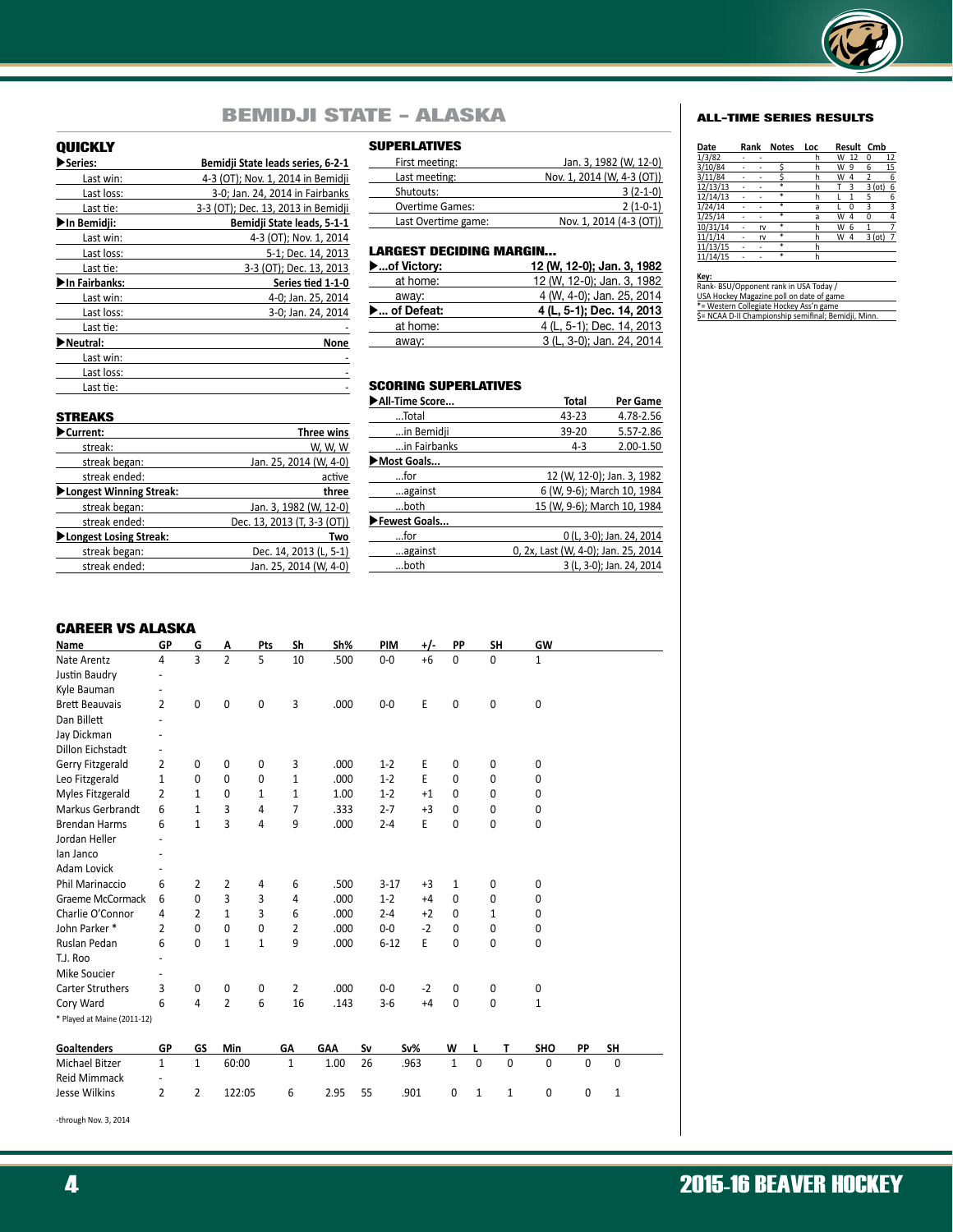

### INDIVIDUAL CAREER-HIGHS

| <b>Name</b>                | Goals                                 | <b>Assists</b>                     | <b>Points</b>                     |
|----------------------------|---------------------------------------|------------------------------------|-----------------------------------|
| 2 Dan Billett              | $\overline{a}$                        |                                    |                                   |
| <b>4 Carter Struthers</b>  | $\overline{a}$                        |                                    |                                   |
| 5 Ian Janco                | $\overline{a}$                        | 1 vs. Minnesota Duluth (10/10/15)  | 1 vs. Minnesota Duluth (10/10/15) |
| 6 Jay Dickman              |                                       |                                    |                                   |
| 7 T.J. Roo                 |                                       |                                    |                                   |
| 8 John Parker              | 2, vs. Minn. State (3/6/15)           | 2 vs. Northern Michigan (12/12/14) | 3, vs. Minn. State (3/6/15)       |
| 9 Phil Marinaccio          | 2, vs. UAA (11/16/13)                 | 1, 14x, Last at MTU (2/7/15)       | 3, vs. UAA (11/16/14)             |
| <b>11 Nate Arentz</b>      | 2, vs. Alaska (11/1/14)               | 2, 2x Last vs. SCSU (11/29/14)     | 3, vs. Alaska (11/1/14)           |
| 12 Graeme McCormack        | 2, vs. UND (10/16/15)                 | 2, 3x Last at NMU (2/14/15)        | 2, 4x, Last vs. UND (10/16/15)    |
| 13 Cory Ward               | 2, 3x, Last at UAF (1/25/14)          | 3, at LSSU (1/10/14)               | 3, at LSSU (1/10/14)              |
| 14 Kyle Bauman             | 2, vs. vs. UAA (2/20/15)              | 2, 2x, Last at NMU (2/14/15)       | 2, 6x, Last vs. UND (10/16/15)    |
| 15 Jordan Heller           | 1, vs. BGSU (1/30/15)                 |                                    | 1, vs. BGSU (1/30/15)             |
| <b>16 Mike Soucier</b>     | $\overline{a}$                        | Ĭ.                                 | ÷                                 |
| 17 Adam Lovick             | $\overline{a}$                        |                                    |                                   |
| <b>18 Brendan Harms</b>    | 2, 2x Last at North Dakota (10/10/14) | 2, vs. vs. MSU (10/23/15)          | 2, 7x, Last vs. MSU (10/23/15)    |
| 19 Leo Fitzgerald          | 1, 2x, Last vs. UMD (1/23/15)         | 1, 11x, Last vs. MSU (10/24/15)    | 1, 12x, Last vs. MSU (10/23/15)   |
| <b>20 Dillon Eichstadt</b> | $\overline{a}$                        |                                    |                                   |
| 21 Gerry Fitzgerald        | 2, at UND (10/17/15)                  | 2, at UAA (12/5/14)                | 3, at UAA (12/5/14)               |
| 22 Charlie O'Connor        | 2, vs. Alaska (10/31/14)              | 1, 7x Last vs. FSU (3/14/15)       | 2, 3x, Last at NMU (2/14/15)      |
| 23 Markus Gerbrandt        | 3, at UAH (10/15/13)                  | 2, 2x, Last at UND (10/16/15)      | 3, 3x, Last at FSU (11/9/13)      |
| 25 Ruslan Pedan            | 2, vs. UAH (1/10/15)                  | 1, 17x, Last at LSSU (1/17/15)     | 2, vs. UAH (1/10/15)              |
| 26 Myles Fitzgerald        | 1, 4x, Last vs. NMU (12/12/14)        | 1, 5x, Last vs. NMU (12/13/14)     | 1 9x, Last vs. NMU (12/13/14)     |
| <b>28 Brett Beauvais</b>   | 1, at Alaska-Anchorage (12/6/14)      | 1, 5x, Last vs. FSU (3/14/15)      | 1, 6x, vs. FSU (3/14/15)          |
| 29 Justin Baudry           |                                       | 2, vs. UND (10/16/15)              | 2, vs. UND (10/16/15)             |

### **Goaltenders**

| Name                    | Saves                          | Shutout                           | <b>Assists</b> |
|-------------------------|--------------------------------|-----------------------------------|----------------|
| 1 Michael Bitzer        | 41, 2x, Last vs. FSU (3/14/15) | 5x, Most recent at NMU (10/30/15) | ۰.             |
| 33 Reid Mimmack         | 23. vs. Miami                  |                                   |                |
| <b>35 Jesse Wilkins</b> | 41, at LSSU (1/10/14)          | -                                 |                |

### **BEMIDJI STATE LAST TIME**

| 10 Goals Scored, Team                                                  |                                  |
|------------------------------------------------------------------------|----------------------------------|
| BSU: St. Scholastica (12)<br>Opp: Minn.-Duluth (12)                    | Oct. 31, 1997<br>Dec. 7, 2002    |
| Five Power Play Goals Scored, Team                                     |                                  |
| BSU: Ala.-Huntsville (5)<br>Opp: at Maine (6)                          | Mar. 4, 2006<br>Oct. 13, 2006    |
| 40+ Shots on Goal, Team                                                |                                  |
| <b>BSU: vs. FSU (50)</b><br>Opp: vs. Ferris State (44)                 | Mar. 14, 2015<br>Mar. 14, 2015   |
| 50+ Shots on Goal, Team                                                |                                  |
| BSU: vs. FSU (50)<br>Opp: at Minnesota (51)                            | March 14, 2015<br>March 15, 2013 |
| <u>Hat Trick, Individual</u>                                           |                                  |
| BSU: Markus Gerbrandt (3) vs UAH<br>Opp: Brett Cameron (4) at UAA      | Oct. 25, 2013<br>Dec. 6, 2014    |
| Hat Trick Defenseman<br>BSU: Brad Hunt (3) vs. UAH                     | Nov. 21, 2009                    |
| Natural Hat Trick<br>BSU: Chris McKelvie (3) at CC                     | Jan. 18, 2008                    |
| Four Goals Scored, Individual                                          |                                  |
| BSU: Luke Erickson (4) vs. NU<br>Opp: Brett Cameron (4) at UAA         | Dec. 3, 2005<br>Dec. 6, 2014     |
| Five Goals Scored, Individual                                          |                                  |
| BSU: Jamie Erb vs. St. Scholastica<br>Opp: John Carr, LSSU             | Dec. 19, 1991<br>Feb. 28, 1970   |
| <b>Three Assists, Individual</b>                                       |                                  |
| BSU: Cory Ward at Lake Superior St.<br>Opp: Austin Czarnik (5), Miami  | Jan. 10, 2013<br>Nov. 30, 2013   |
| Four Assists, Individual                                               |                                  |
| BSU: Tyler Scofield vs. NU<br>Opp: Austin Czarnik (5), Miami           | Dec. 3, 2005<br>Nov. 30, 2013    |
| Five Points, Individual                                                |                                  |
| BSU: Travis Winter (2-3=5) vs. WSU<br>Opp: Austin Czarnik (5), Miami   | Jan. 6, 2007<br>Nov. 30, 2013    |
| Six or More Points, Individual                                         |                                  |
| BSU: Shane Kalbrener vs. WSU<br>Opp: Dallas Miller, Augsburg           | Nov. 25, 2000<br>Jan. 3, 1987    |
| Shorthanded Goal Scored, Individual                                    |                                  |
| BSU: John Parker vs. Minn. State<br>Opp: Teddy Blueger, MSU            | Mar. 6, 2015<br>Oct. 23, 2015    |
| Unassisted Goal Scored, Individual                                     |                                  |
| BSU: G. Fitzgerald at North Dakota<br>Opp: Zach Stepan vs. Minn. State | Oct. 17, 2015<br>Oct. 24, 2015   |
|                                                                        |                                  |
| Overtime Goal Scored, Individual<br>BSU: Cory Ward vs. Alaska          | Nov. 1, 2014                     |
| Opp: Kyle Schempp, Ferris State                                        | Mar. 14, 2015                    |
| Two Shorthanded Goals, Team                                            | March 7, 2009                    |
| BSU: (3) vs. Robert Morris<br>OPP: (2) vs. Minnesota State             | Oct. 23, 2015                    |
| Five Goals in Period, Team<br>BSU: 2nd Period (5) vs. RMU              | March 7, 2009                    |
| Opp: 2nd Period (5) at Denver                                          | Jan. 13, 2012                    |
| <b>Penalty Shot Goal, Individual</b><br>BSU: Tyler Scofield vs. UAH    | Feb. 17, 2007                    |
| <b>BSU Posted Shutout at Home</b><br>Ala.-Huntsville (4-0)             | Jan. 10, 2015                    |
| <b>BSU Posted Shutout on the Road</b><br>at Northern Michigan (1-0)    | Feb. 13, 2015                    |
| <b>BSU Shut Out at Home</b><br>Minnesota State (3-0)                   | Mar. 7, 2015                     |
| <b>BSU Shut Out on the Road</b><br>at Lake Superior State (1-0)        | Jan. 16, 2015                    |
| <b>BSU Tied a WCHA Game</b><br>at Ferris State (1-1 (OT))              | Feb. 28, 2015                    |
|                                                                        |                                  |
| <b>BSU Tied a Non-League Game</b><br>North Dakota (4-4 (OT))           | Oct. 16, 2015                    |
|                                                                        |                                  |

**BSU Tied 0-0 OT**<br>at Western Michigan (0-0 (OT)) Jan. 2, 2010

I